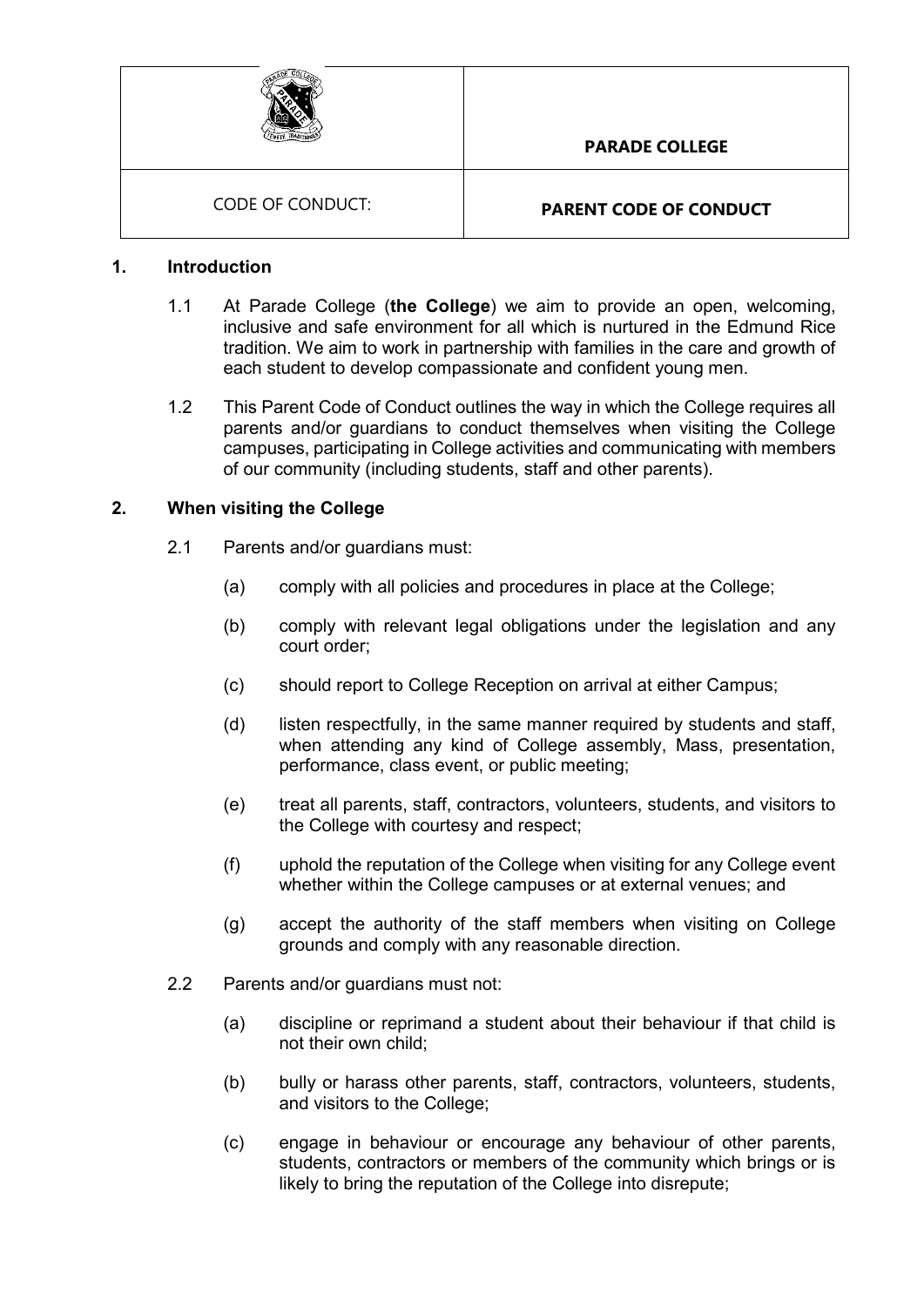- (d) take a photo or video recording of a child if that child is not their own child, unless the parent of the child is present at the time and consents to the photo or video recording being taken; or
- (e) attend the College whilst intoxicated on drugs or alcohol.

# **3. When communicating with staff, contractors and volunteers**

- 3.1 All staff, contractors and volunteers are entitled to a safe and enjoyable work environment.
- 3.2 If a parent and/or guardian contacts a staff member, contractor, or volunteer in relation to a query or concern, the recipient will respond within a reasonable period of time.
- 3.3 In order to most effectively discuss a query or concern, parents and/or guardians wishing to speak to staff member, contractor, or volunteer in person must make an appointment in advance.
- 3.4 Parents and/or guardians must:
	- (a) speak to staff, contractors, and volunteers with courtesy and respect;
	- (b) communicate with staff, contractors, and volunteers in a clear, friendly and open manner; and
	- (c) respect the privacy of staff, contractors, and volunteers.
- 3.5 Parents and/or guardians must not:
	- (a) raise their voice or interrupt whilst a staff member, contractor, or volunteer is trying to speak;
	- (b) speak to staff, contractors, or volunteers in a derogatory or offensive manner;
	- (c) take a photo, video recording, or audio recording of a staff member, contractor or volunteer without prior consent;
	- (d) post a photo, video recording, or audio recording of a staff member, contractor or volunteer on social media without prior consent;
	- (e) assault (sexually or physically) a staff member, contractor or volunteer; or
	- (f) intimidate, undermine, threaten, bully or harass staff, contractors, or volunteers.

#### **4. When communicating with other parents**

- 4.1 Parents and/or guardians must:
	- (a) speak to other parents with courtesy and respect;
	- (b) contribute to a positive, Catholic and friendly culture within the College community;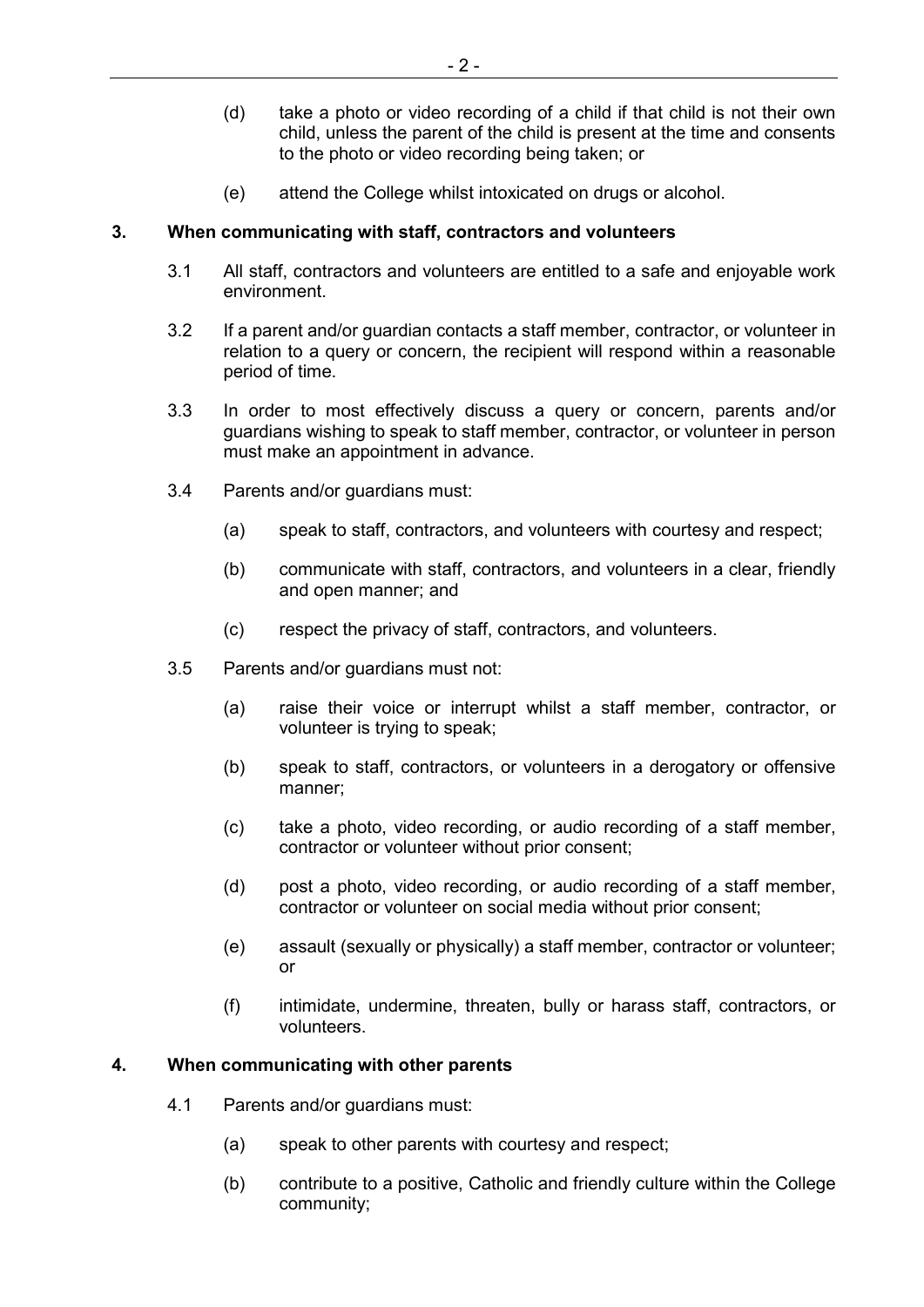- (c) support and encourage the values, activities and ethos of the College; and
- (d) respect the privacy of other parents.
- 4.2 Parents and/or guardians must not:
	- (a) raise their voice when speaking to other parents;
	- (b) deliberately exclude a parent and/or guardian or treat a parent and/or guardian differently to other parents and/or guardians;
	- (c) speak to other parents in a derogatory or offensive manner;
	- (d) take a photo or video recording of another parent without their consent;
	- (e) post a photo or video recording of another parent on social media without consent;
	- (f) intimidate, undermine, threaten, bully or harass other parents; or
	- (g) disclose the personal details of another parent and/or guardian to another person without consent.

#### **5. When using social media**

- 5.1 Parents and/or guardians recognise the potential for damage to be caused, directly or indirectly, to the College and others as a result of their personal use of social media especially in circumstances when they can be identified as a parent and/or guardian of the College.
- 5.2 When using social media, parents and/or guardians must:
	- (a) respect a person's professional and personal environment and must not harass, intimidate, threaten, bully or undermine other people online;
	- (b) act with integrity, respect, honour and dignity;
	- (c) be respectful to staff, contractors, volunteers, other parents, and/or students while conducting themselves online; and
	- (d) never reveal confidential information relating to the College, staff members, contractors, volunteers, other parents, and/or students at the College.
- 5.3 Parents and/or guardians must not post on social media defamatory, offensive, sexually inappropriate, or other material that may damage the reputation of another student or family.
- 5.4 Parents and/or guardians must not post on social media defamatory, offensive, sexually inappropriate, or other material that may damage the reputation of the College.

#### **6. When making a complaint**

6.1 Parents and/or guardians have the right to raise issues and concerns related to the education of their child or other matters relating to the College.